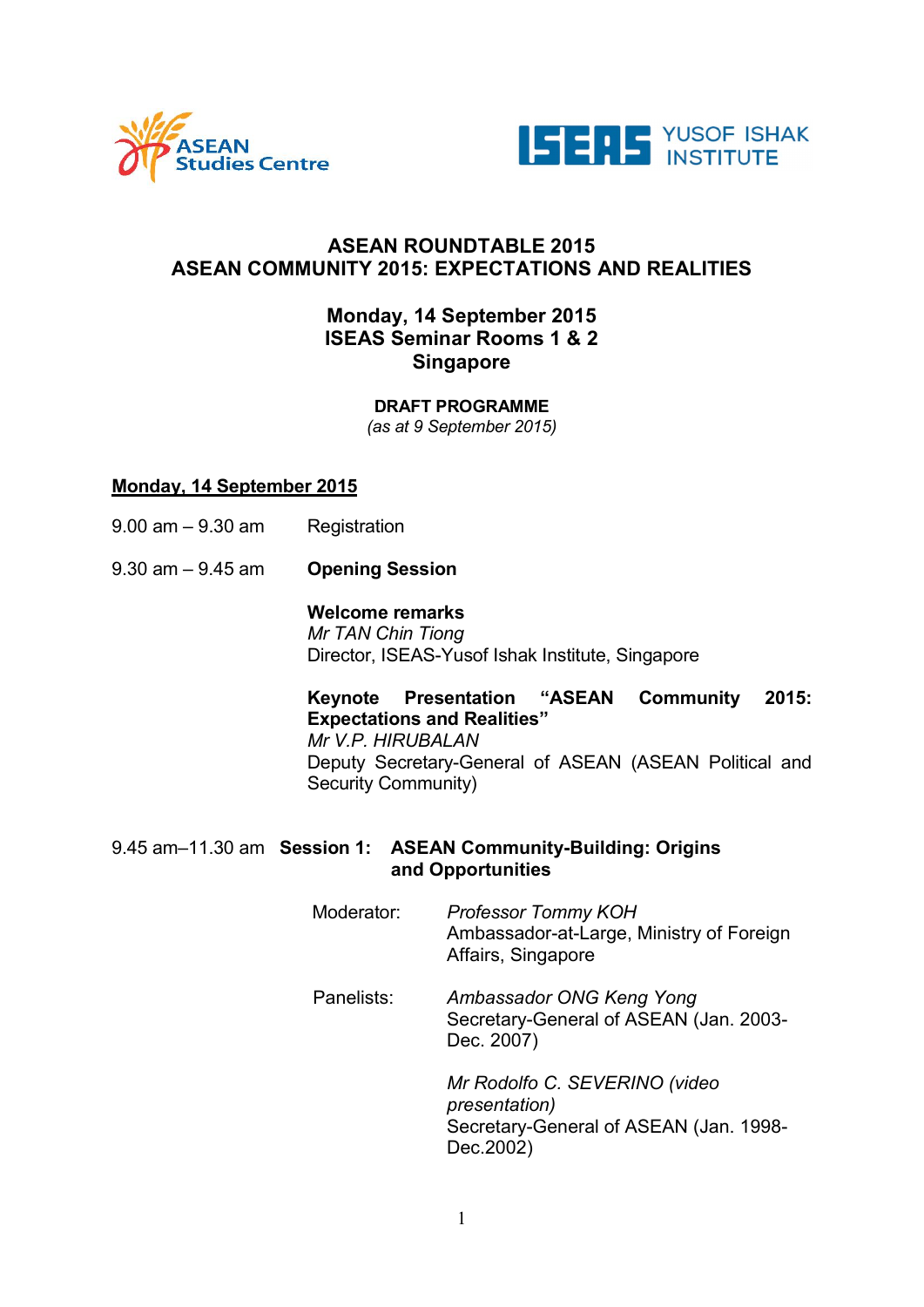*Tan Sri Dato Ajit Singh*  Secretary-General of ASEAN (Jan. 1993- Dec. 1997)

| 10.30 am $-$ 10.45 am | Coffee            |                                                                                                                                                       |
|-----------------------|-------------------|-------------------------------------------------------------------------------------------------------------------------------------------------------|
| 10.45 $am - 11.30$ am |                   | <b>Question and Answer/General Discussion</b>                                                                                                         |
|                       |                   | <b>Briefing on Malaysia's ASEAN Chair</b><br>Year                                                                                                     |
| 11.30 am - 12.15 pm   |                   | Dato' Muhammad Shahrul Ikram Yaakob<br>Director-General, ASEAN-Malaysia National<br>Secretariat, Ministry of Foreign Affairs,<br>Kuala Lumpur         |
| 12.15 pm $-$ 1.45 pm  | Lunch*            |                                                                                                                                                       |
| 1.45 $pm - 3.15$ pm   | <b>Session 2:</b> | <b>ASEAN Community Post-2015:</b><br><b>Issues and Implications</b>                                                                                   |
|                       | Moderator:        | <b>Professor TAN See Seng</b><br>Deputy Director and Head of Research<br>Institute of Defence and Strategic Studies<br>Singapore                      |
|                       | Panelists:        | Dr Michael VATIKIOTIS<br>Regional Director, Asia<br>Centre for Humanitarian Dialogue                                                                  |
|                       |                   | Tan Sri Dr Munir MAJID<br>Chairman, ASEAN-Business Advisory<br>Council (ASEAN-BAC), Malaysia and<br>current ASEAN-BAC Chair                           |
|                       |                   | <b>Ms Elaine TAN</b><br><b>Executive Director</b><br><b>ASEAN Foundation, Jakarta</b>                                                                 |
|                       |                   | Dr Phouphet KYOPHILAVONG<br>Associate Professor and Vice-Dean, Faculty<br>of Economics and Business Management,<br><b>National University of Laos</b> |